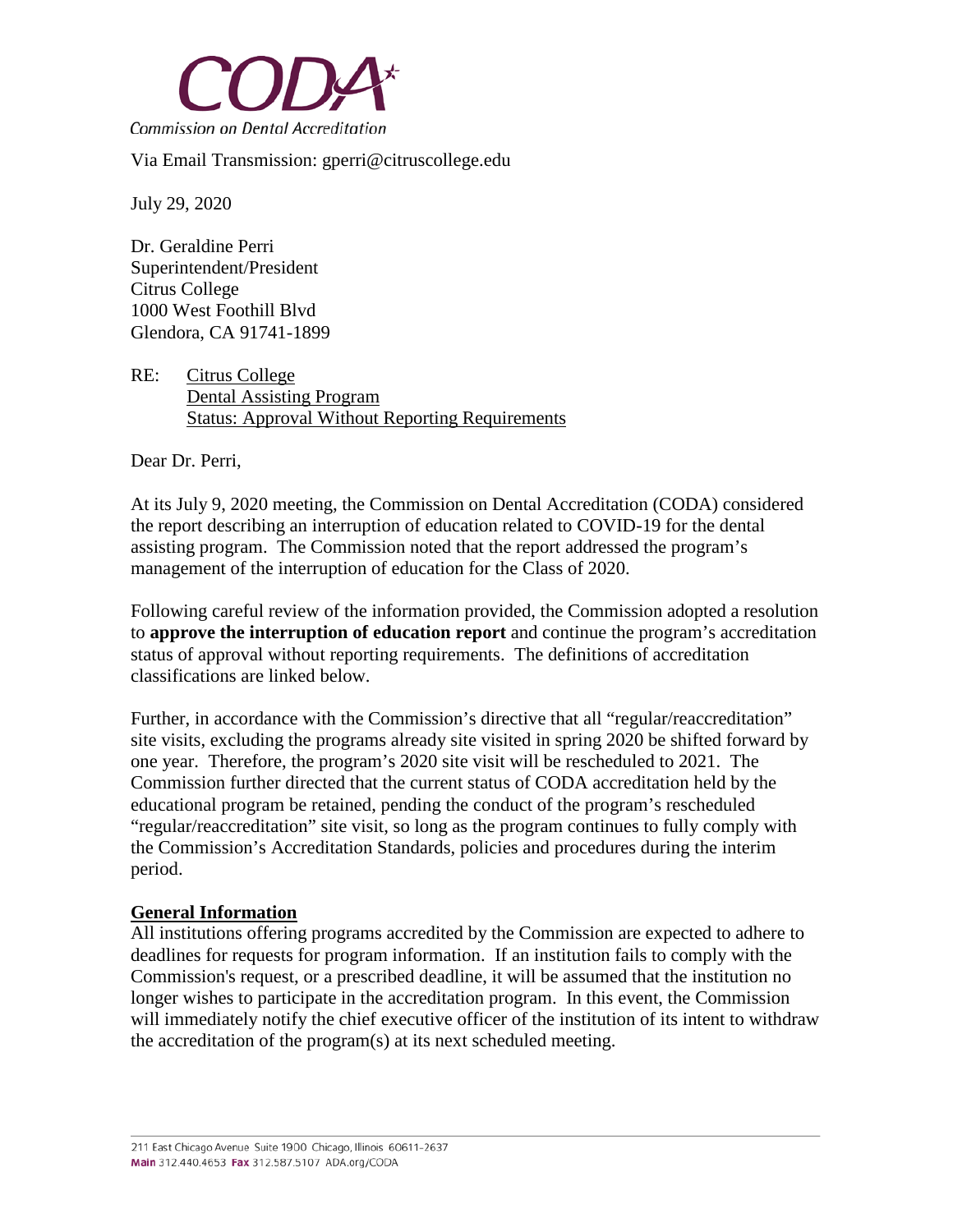Dr. Geraldine Perri July 29, 2020 page 2

*Institutions/Programs are expected to follow Commission policy and procedure on privacy and data security related to compliance with the Health Insurance Portability and Accountability Act (HIPAA). The Commission's statement on HIPAA, as well as the Privacy and Data Security Summary for Institutions/Programs (PDF), are found in the Policies/Guidelines section of the Commission's website at*  [http://www.ada.org/en/coda/policies-and-guidelines/hipaa/.](http://www.ada.org/en/coda/policies-and-guidelines/hipaa/) *Programs that fail to comply with CODA's policy will be assessed an administrative fee of \$4000.*

The Commission expects institutions to keep the Commission informed as soon as possible of anticipated changes in any approved educational program offered, particularly in the areas of administration, enrollment, faculty, facilities and curriculum. The Commission's policy and guidelines for reporting program changes are linked below. Guidelines for specific program changes, including reporting enrollment changes, adding sites where educational activity occurs, and developing a teach-out report are found on the Commission's website.

The Commission has authorized use of the following statement by institutions or programs that wish to announce their programmatic accreditation by the Commission. Programs that wish to advertise the specific programmatic accreditation status granted by the Commission may include that information as indicated in italics below (see text inside square brackets); that portion of the statement is optional but, if used, must be complete and current.

The program in dental assisting is accredited by the Commission on Dental Accreditation *[and has been granted the accreditation status of "approval without reporting requirements*"]. The Commission is a specialized accrediting body recognized by the United States Department of Education. The Commission on Dental Accreditation can be contacted at (312) 440-4653 or at 211 East Chicago Avenue, Chicago, IL 60611. The Commission's web address is: [http://www.ada.org/en/coda.](http://www.ada.org/en/coda)

The staff of the Commission on Dental Accreditation is available for consultation to all educational programs which fall within the Commission's accreditation purview. Educational institutions sponsoring dental education programs are encouraged to obtain such staff counsel and guidance by written or telephone request. Consultation is provided on request prior to, as well as subsequent to, the Commission's granting accreditation to specific programs. The Commission expects to be reimbursed if substantial costs are incurred.

If this office can be of any assistance to you or members of your staff, please contact me at 312-440-4660 or by e-mail, at  $\text{smithmi@ada.org.}$